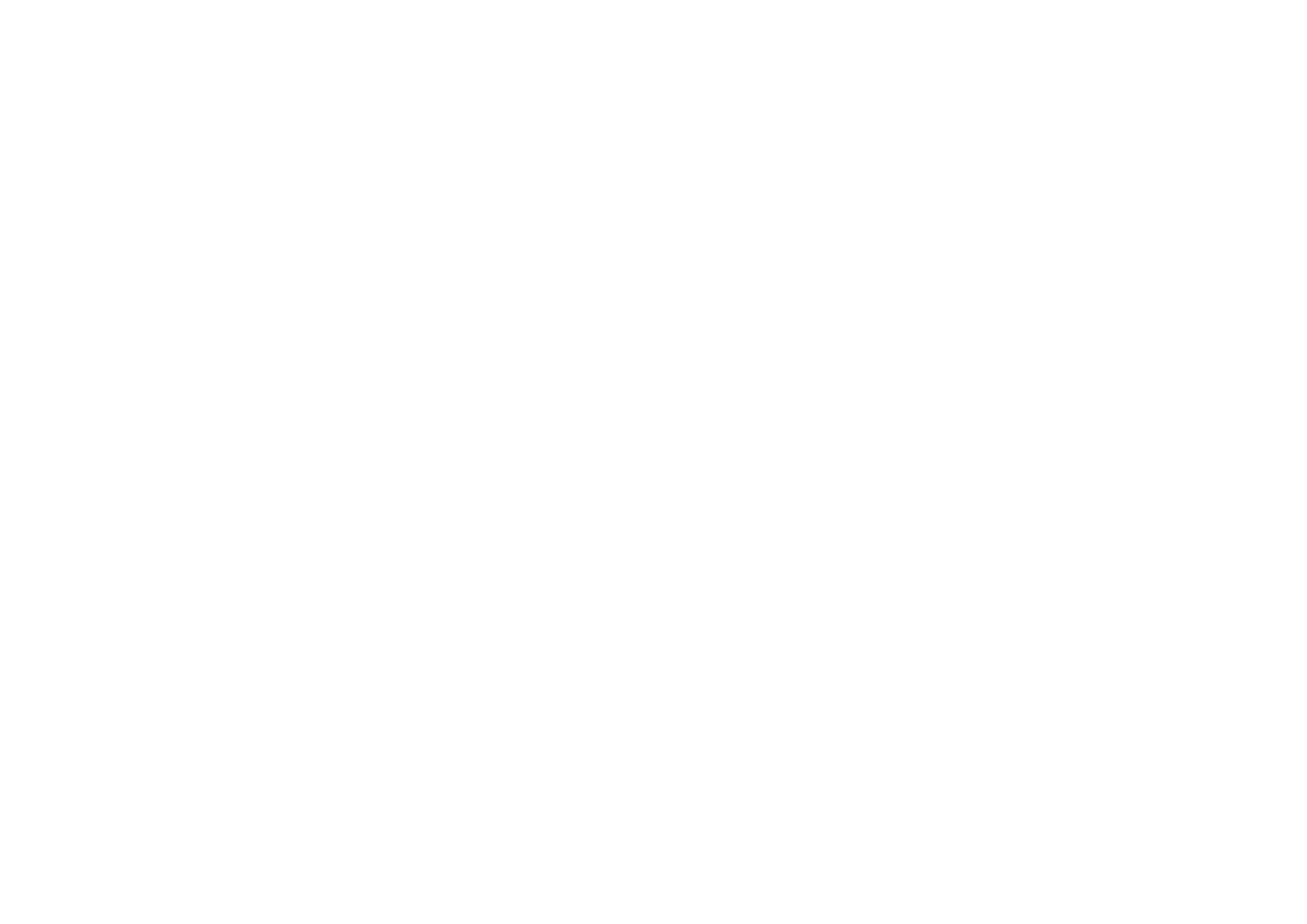

# **Sample Size: 1769 GB Adults (These are Values Not %)**

**Fieldwork: 23rd - 24th August 2015**

|                             |       |       |       |       |       | Gross Household Income (Highest Value £) |  |  |                                                              |        |        |        |  |                             |  |
|-----------------------------|-------|-------|-------|-------|-------|------------------------------------------|--|--|--------------------------------------------------------------|--------|--------|--------|--|-----------------------------|--|
|                             | Total | 84000 | 88000 | 92000 | 96000 |                                          |  |  | 100000   104000   108000   112000   120000   128000   132000 | 136000 | 140000 | 152000 |  | 156000 180000 188000 200000 |  |
| <b>Weighted Sample</b> 1766 |       |       |       |       |       | 14                                       |  |  |                                                              |        |        |        |  |                             |  |
| Unweighted Sample 1766      |       |       |       |       |       |                                          |  |  |                                                              |        |        |        |  |                             |  |
|                             |       |       |       |       |       |                                          |  |  |                                                              |        |        |        |  |                             |  |

## **How much would your household need to earn each**

**year to live comfort** 

|                           | <b>MEAN 35537</b><br><b>MEDIAN 30000</b> |     | 82000<br>82000 | 59508<br>60000 | 58169<br>60000 |   | 69051<br>76000 | 76000<br>76000 | 85938<br>80000 | 74779<br>80000 | 67380<br>66000   | 76000<br>76000 | 60000<br>60000 | 90000<br>90000 |    | 82536<br>100000 |   | 100000<br>100000 |   | 66304<br>60000 |
|---------------------------|------------------------------------------|-----|----------------|----------------|----------------|---|----------------|----------------|----------------|----------------|------------------|----------------|----------------|----------------|----|-----------------|---|------------------|---|----------------|
|                           | 100000                                   | 15  | $\Omega$       | 0              | 0              | 0 |                | 0              | 0              | 0              |                  | 0              | 0              | 0              | 0  | 2               | 0 |                  | 0 |                |
|                           | 96000                                    |     | 0              | 0              | 0              | 0 | 0              | 0              |                | 0              | 0                | 0              | 0              | 0              | 0  | 0               | 0 | 0                | 0 |                |
|                           | 90000                                    | 6   | 0              | 0              | 1              | 0 | $\Omega$       | 0              | 0              | 0              | 0                | 0              | 0              |                | Ω  | 0               | 0 | 0                | 0 | $\Omega$       |
|                           | 86000                                    | 3   | 0              | 0              | 0              | 0 | $\overline{2}$ | 0              | 0              | G              | 0                | 0              | 0              | 0              | Ω  | 0               | 0 | 0                | 0 | $\Omega$       |
|                           | 82000                                    |     |                | 0              | 0              | 0 | $\Omega$       | 0              | 0              | C              | 0                | 0              | 0              | 0              | Ω  | 0               | 0 | 0                | 0 | $\Omega$       |
|                           | 80000                                    | 18  |                | 0              | 0              | 0 |                |                |                |                |                  |                |                | 0              | C  |                 | 0 | 0                | 0 | $\theta$       |
|                           | 76000                                    | 12  | $\Omega$       | 0              | 0              | 0 | 2              |                | 0              | C              | 0                |                | 0              | 0              |    | 0               | 0 | 0                | 0 | $\Omega$       |
|                           | 70000                                    | 12  | 0              |                | -1             | 0 |                | 0              | 0              | C              | $\Omega$         | 0              | 0              | 0              | Ω  | 0               | 0 | 0                | 0 | $\Omega$       |
|                           | 68000                                    | 1   | 0              | 0              | 0              | 0 | $\Omega$       | O              | 0              | C              | 0                | $\Omega$       | Ω              | 0              | Ω  | 0               | 0 | $\Omega$         | 0 | $\Omega$       |
|                           | 66000                                    | 9   |                | 0              | 0              | Ω | 0              | 0              | 0              | C              |                  | 0              | 0              | 0              | C  | 0               | 0 | 0                | 0 | $\Omega$       |
|                           | 60000                                    | 60  | 0              | 2              | 2              | Ω | 2              | 0              | 0              |                | 0                | 0              |                | 0              | Ω  | 0               | 0 | 0                | 0 | 2              |
|                           | 56000                                    | 9   | $\Omega$       | 0              | 0              | Ω | 0              | $\Omega$       | 0              | C              | 0                | 0              | O              | 0              | Ω  | $\Omega$        | 0 | 0                | 0 | $\Omega$       |
|                           | 52000                                    | 2   |                | 0              | 0              | Ω | $\Omega$       | $\Omega$       | 0              | C              | 0                | $\Omega$       | Ω              | 0              | Ω  |                 | 0 | 0                | 0 | $\Omega$       |
|                           | 50000                                    | 89  |                |                |                | 0 | 0              | 0              | 0              | C              |                  |                |                | 0              |    |                 | 0 | 0                | 0 | $\Omega$       |
|                           | 48000                                    | 4   | 0              | 0              | 0              | 0 | 0              | $\Omega$       | 0              | 0              | 0                | 0              | 0              | 0              | Ω  |                 | 0 | 0                | 0 | 0              |
|                           | 46000                                    | 36  | 0              | 0              | 0              | 0 |                | $\Omega$       | 0              | 0              | 0                | 0              | Ω              | 0              | Ω  | $\Omega$        | 0 | 0                | 0 | $\Omega$       |
|                           | 42000                                    | 4   | $\Omega$       | 0              | 0              | 0 |                | 0              | 0              | C              | 0                | $\Omega$       | 0              | 0              | Ω  | 0               | 0 | 0                | 0 | $\Omega$       |
|                           | 40000                                    | 93  |                | 0              | 2              | 0 |                | 0              | 0              | C              |                  |                | 0              | 0              |    | 0               | 0 | 0                | 0 | $\Omega$       |
|                           | 38000                                    | 10  | 0              | 0              | 0              | 0 | $\Omega$       | 0              | 0              | 0              | 0                | 0              | 0              | 0              | Ω  | $\Omega$        | 0 | 0                | 0 | $\Omega$       |
|                           | 36000                                    | 62  | 0              | 0              | 0              | 0 | 0              | 0              | 0              | C              | 0                | 0              | 0              | 0              | Ω  | 0               | 0 | 0                | 0 | $\Omega$       |
|                           | 34000                                    | 8   |                | 0              | 0              | 0 | $\Omega$       | 0              | 0              | C              | 0                |                | 0              | 0              | Ω  |                 | 0 | 0                | 0 | $\Omega$       |
|                           | 32000                                    | 8   |                | 0              | 0              | Ω | $\Omega$       | 0              | 0              | C              | 0                |                | 0              | 0              | ſ. |                 | 0 | 0                | 0 | $\Omega$       |
|                           | 30000                                    | 138 | 0              | 0              | 0              | 0 |                | 0              | 0              | C              | 0                | 0              | 0              | 0              |    | 0               | 0 | 0                | 0 | 0              |
|                           | 28000                                    | 16  | 0              | 0              | 0              | 0 | 0              | 0              | 0              | C              | 0                | 0              | 0              | 0              | Ω  | 0               | 0 | 0                | 0 | $\Omega$       |
|                           | 26000                                    | 91  | 0              | 0              | 0              | 0 | $\Omega$       | 0              | 0              | 0              | 0                | 0              | 0              | 0              | Ω  | 0               | 0 | 0                | 0 | $\Omega$       |
|                           | 24000                                    | 10  | 0              | 0              | 0              | 0 | 0              | 0              | 0              | 0              | 0                | 0              | 0              | 0              | C  | 0               | 0 | 0                | 0 | $\Omega$       |
|                           | 22000                                    | 20  | 0              | 0              | 0              | Ω | 0              | 0              | 0              | 0              | 0                | 0              | 0              | 0              | C  | 0               | 0 | 0                | 0 | $\Omega$       |
|                           | 20000                                    | 87  | 0              | 0              | 0              | Ω | $\Omega$       | 0              | 0              | 0              | 0                | 0              | 0              | 0              | Ω  | 0               | 0 | 0                | 0 | $\Omega$       |
|                           | 18000                                    | 46  | 0              | 0              | 0              | Ω | $\Omega$       | $\Omega$       | 0              | C              | 0                | $\Omega$       | Ω              | 0              | Ω  |                 | 0 | 0                | 0 | $\Omega$       |
|                           | 16000                                    | 53  |                | 0              | 0              | Ω | 0              | 0              | 0              | C              | $\Omega$         | 0              |                | 0              | C  |                 | 0 | 0                | 0 | $\Omega$       |
|                           | 14000                                    | 13  | 0              | 0              | 0              | 0 | 0              | 0              | 0              | C              | 0                | 0              | 0              | 0              | C  | 0               | 0 | 0                | 0 | 0              |
|                           | 12000                                    | 17  | 0              | 0              | 0              | 0 | $\Omega$       | $\Omega$       | 0              | C              | 0                | 0              | O              | 0              | Ω  | 0               | 0 | 0                | 0 | $\Omega$       |
|                           | 10000                                    | 18  | $\Omega$       | 0              | 0              | 0 | $\Omega$       | $\Omega$       | 0              | C              | $\Omega$         | O              | Ω              | 0              | Ω  | $\Omega$        | 0 | 0                | 0 | $\Omega$       |
|                           | 8000                                     | 3   | 0              | 0              | 0              | 0 | 0              | 0              | 0              | 0              | 0                | 0              | 0              | 0              | C  | 0               | 0 | 0                | 0 | $\Omega$       |
|                           | 4000                                     | 2   | 0              | 0              | 0              | 0 | 0              | 0              | 0              | 0              | 0                | 0              | 0              | 0              | Ω  | 0               | 0 | 0                | 0 | 0              |
|                           | 2000                                     | 26  | 0              | 0              | 0              | 0 | $\Omega$       | 0              | 0              | 0              | 0                | $\Omega$       | 0              | 0              | 0  | 0               | 0 | 0                | 0 | $\Omega$       |
|                           | Don't Know                               | 754 | 0              | $\mathbf{1}$   | 1              | 1 | $\overline{1}$ | 0              | 0              | $\mathcal I$   | $\boldsymbol{2}$ | 0              | 0              | 0              |    | 0               | 0 | 0                | 0 | 0              |
| rtably? (Highest Value £) |                                          |     |                |                |                |   |                |                |                |                |                  |                |                |                |    |                 |   |                  |   |                |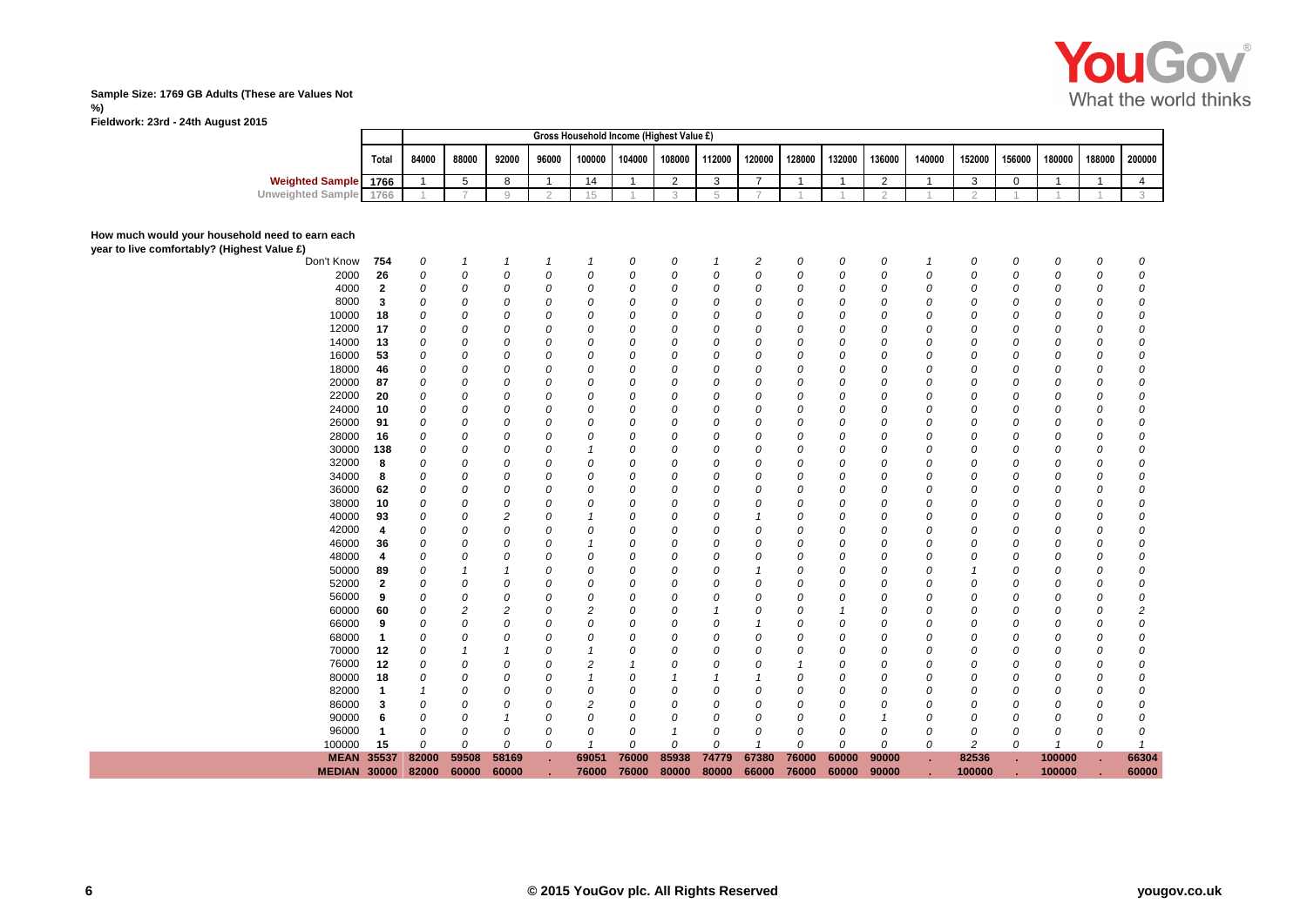

### **Sample Size: 1769 GB Adults (These are Values Not %)**

**Fieldwork: 23rd - 24th August 2015**

|                        |       |     |     | <b>Vote in 2015</b> |             | Gender |        |       | Age   |       |     | <b>Social Grade</b> |      |            |       | Reaion                            |                 |          |
|------------------------|-------|-----|-----|---------------------|-------------|--------|--------|-------|-------|-------|-----|---------------------|------|------------|-------|-----------------------------------|-----------------|----------|
|                        | Total | Con | Lab | Lib Dem             | <b>UKIP</b> | Male   | Female | 18-24 | 25-39 | 40-59 | 60+ | ABC1                | C2DE | I London I | South | Rest of Midlands / North<br>Wales |                 | Scotland |
| <b>Weighted Sample</b> | 1766  | 599 | 495 | 124                 | 212         | 855    | 91'    | 208   | 448   | 605   | 505 | 1006                | 760  | 226        | 572   | 378                               | 435             | 154      |
| Unweighted Sample      | 1766  | 566 | 485 | 140                 | 223         | 843    | 923    | 70    | 24C   | 720   | 549 | 4A5                 | 621  | 210        | 584   | 391                               | 40 <sup>o</sup> | 166      |

## **And how much would your household need to earn**

**each year to feel rich? (Highest Value £)**

|                  | <b>MEAN</b><br><b>MEDIAN</b> | 95004<br>60000 | 01084<br>60000 | 90681<br>60000 | 110335<br>80000 | 87388<br>60000 | 107675<br>60000 | 82276<br>60000 | 117745<br>60000 | 91897 | 94110 | 93131<br>80000 60000 60000 | 06051<br>80000 | 779581 | 25821<br>60000 80000 | 91231<br>60000 | 94779<br>60000 | 79305<br>60000 | 107766<br>80000 |
|------------------|------------------------------|----------------|----------------|----------------|-----------------|----------------|-----------------|----------------|-----------------|-------|-------|----------------------------|----------------|--------|----------------------|----------------|----------------|----------------|-----------------|
|                  | 1000000                      | 14             |                |                |                 |                | 11              | 3              |                 |       |       | 6                          | 11             | 4      |                      |                | 3              |                |                 |
|                  | 960000                       | 0              |                | ŋ              | 0               | $\mathbf 0$    |                 | $\Omega$       |                 | O     |       | 0                          |                | 0      |                      |                | ი              |                |                 |
|                  | 700000                       |                |                |                | 0               | 0              |                 |                |                 |       |       | 0                          |                | 0      |                      |                |                |                |                 |
|                  | 500000                       | 13             |                |                | 4               | 2              |                 |                |                 |       |       | 5                          | 9              |        |                      |                |                |                |                 |
|                  | 460000                       |                |                |                | 0               |                |                 |                |                 | U     |       | 0                          |                |        |                      |                |                |                |                 |
|                  | 300000                       | 5              |                |                | 0               | 0              |                 | 3              |                 | 3     | з     | 0                          | 3              | 3      |                      | っ              |                |                |                 |
|                  | 260000                       | 25             | 13             |                | 0               | 4              | 15              | 10             |                 | 8     | 11    | 5                          | 18             |        |                      | b              | 8              | З              |                 |
|                  | 200000                       | 27             | 14             |                |                 |                | 17              | 10             |                 | 4     | 12    | 8                          | 26             |        |                      | 8              |                | З              |                 |
|                  | 180000                       | 2              |                |                | 0               |                |                 | 0              |                 | 0     |       |                            |                | 0      |                      |                |                |                |                 |
|                  | 160000                       | 30             | 17             |                | $\overline{2}$  |                | 19              | 11             |                 | 9     | 16    | 5                          | 25             | 5      |                      | 8              | 6              |                |                 |
|                  | 140000                       | 4              |                |                | $\Omega$        | $\Omega$       |                 |                |                 | 0     |       | 0                          |                | 0      |                      | 3              |                |                |                 |
|                  | 120000                       | 13             |                |                | 4               |                |                 |                |                 | 5     |       | 6                          | 11             | 2      |                      | 3              |                |                |                 |
|                  | 100000                       | 191            | 63             | 42             | 27              | 28             | 98              | 93             | 11              | 58    | 78    | 44                         | 132            | 59     | 28                   | 73             | 36             | 33             | 21              |
|                  | 80000                        | 123            | 57             | 27             |                 | 15             | 79              | 44             | 16              | 43    | 46    | 18                         | 87             | 37     | 18                   | 43             | 24             | 28             | 10              |
|                  | 60000                        | 289            | 93             | 79             | 19              | 44             | 117             | 172            | 18              | 68    | 110   | 93                         | 160            | 129    | 25                   | 90             | 64             | 84             | 25              |
|                  | 40000                        | 245            | 76             | 76             | 16              | 29             | 121             | 125            | 20              | 54    | 86    | 85                         | 115            | 130    | 24                   | 64             | 71             | 67             | 19              |
|                  | 20000                        | 75             | 24             | 20             |                 | 11             | 31              | 43             | 5               | 11    | 28    | 30                         | 40             | 35     | 6                    | 37             | 15             | 16             |                 |
| lignest value Ł) | Don't Know                   | 705            | 225            | 222            | 34              | 74             | 326             | 378            | 133             | 178   | 196   | 198                        | 365            | 340    | 93                   | 227            | 136            | 186            | 62              |

*\*Any percentages calculated on bases fewer than 50 respondents do not represent a wide enough crosssection of the target population to be considered statistically reliable. These figures will be italicised.*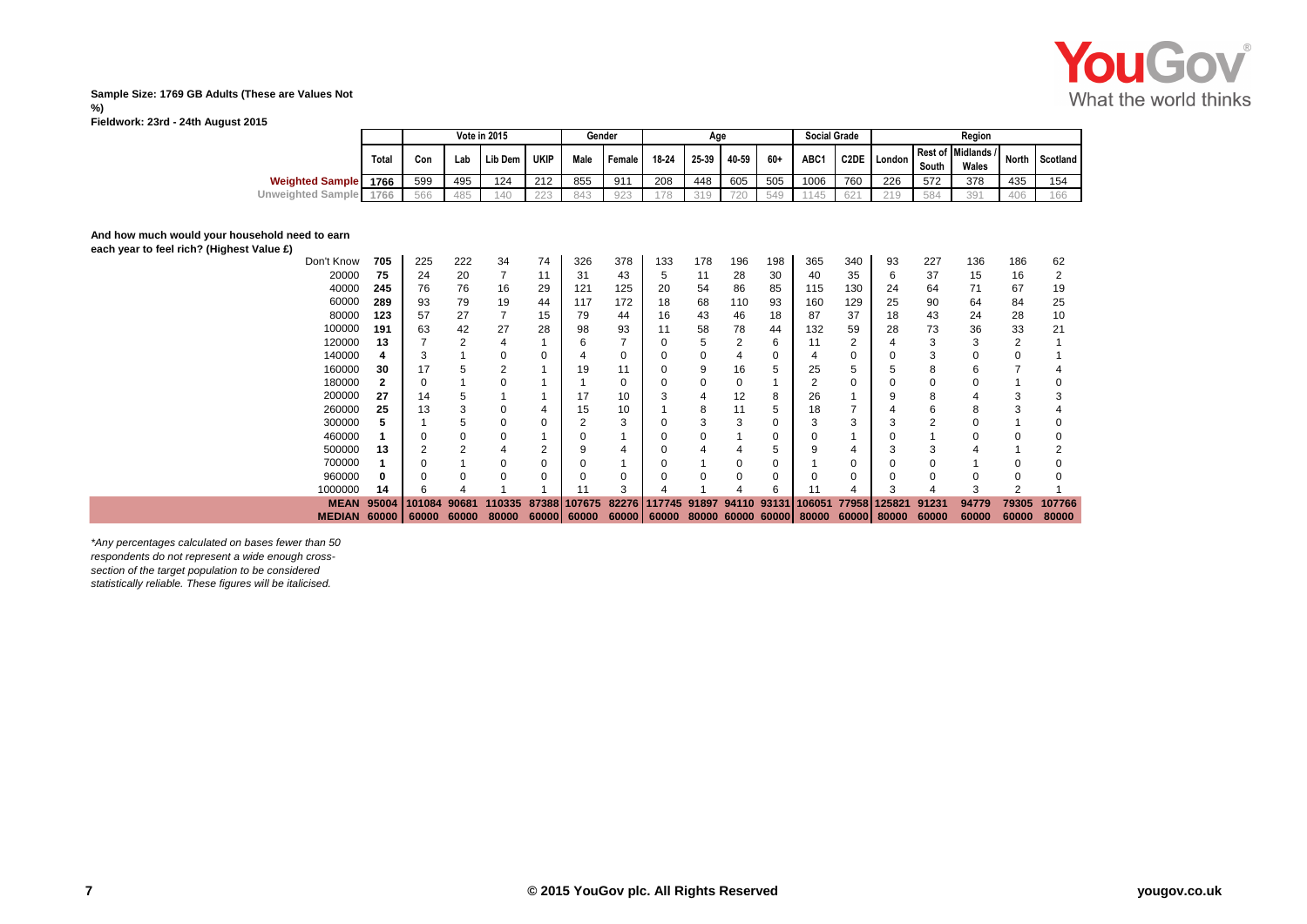

#### **Sample Size: 1769 GB Adults (These are Values Not %) Fieldwork: 23rd - 24th August 2015**

| 12000   16000   20000   24000   28000   32000   36000   40000   44000   48000   52000<br>68000<br>56000<br>60000<br>64000<br>72000<br>76000<br>80000<br>8000<br>4000<br>Total |  |  |  |  |  |  |  |  | Gross Household Income (Highest Value £) |  |  |
|-------------------------------------------------------------------------------------------------------------------------------------------------------------------------------|--|--|--|--|--|--|--|--|------------------------------------------|--|--|
|                                                                                                                                                                               |  |  |  |  |  |  |  |  |                                          |  |  |
| <b>Weighted Sample</b> 1766<br>66<br>65<br>60<br>81<br>$\overline{A}$<br>EG.<br>27<br>30<br>59<br>oc.<br>∠b<br>82<br>ں ا                                                      |  |  |  |  |  |  |  |  |                                          |  |  |
| $-0.001$<br>Unweighted Sample<br>28                                                                                                                                           |  |  |  |  |  |  |  |  |                                          |  |  |

## **And how much would your household need to earn**

| each year to feel rich? (Highest Value £) |  |  |  |  |
|-------------------------------------------|--|--|--|--|
|-------------------------------------------|--|--|--|--|

|                      | MEDIAN 60000 20000 40000 40000 40000 40000 |     |                   |    |       |       |       |          |       |       |    |                   |   |       | 40000 60000 60000 60000 60000 60000 80000 80000 |        | 100000 100000 | 80000 |        | 100000 100000 100000 120000 |       |        |
|----------------------|--------------------------------------------|-----|-------------------|----|-------|-------|-------|----------|-------|-------|----|-------------------|---|-------|-------------------------------------------------|--------|---------------|-------|--------|-----------------------------|-------|--------|
|                      | <b>MEAN</b>                                |     | 95004 37767 72773 |    | 66823 | 80061 | 66623 | 52859    | 59631 | 73054 |    | 70590 92322 72239 |   | 85041 | 129801                                          | 124499 | 113042        | 93123 | 101929 | 133491                      | 99598 | 201815 |
|                      | 1000000                                    | 14  |                   |    |       |       |       | $\Omega$ | O     |       |    |                   |   |       |                                                 |        |               | Ω     |        |                             |       |        |
|                      | 960000                                     |     |                   |    |       |       | 0     |          | O     |       |    |                   |   |       |                                                 |        |               | 0     |        |                             |       |        |
|                      | 700000                                     |     |                   |    |       |       | 0     |          | O     |       |    |                   |   |       |                                                 | 0      |               |       |        |                             |       |        |
|                      | 500000                                     | 13  |                   |    |       |       |       |          |       |       |    |                   |   |       |                                                 |        |               |       |        |                             |       |        |
|                      | 460000                                     |     |                   |    |       |       |       |          | O     |       |    |                   |   |       |                                                 |        |               |       |        |                             |       |        |
|                      | 300000                                     |     |                   |    |       |       |       |          |       |       |    |                   |   |       |                                                 |        |               |       |        |                             |       |        |
|                      | 260000                                     | 25  |                   |    |       |       | 2     |          |       |       |    |                   |   |       |                                                 |        |               |       |        |                             |       |        |
|                      | 200000                                     | 27  |                   |    |       |       |       |          |       |       |    |                   |   |       |                                                 |        |               |       |        |                             |       |        |
|                      | 180000                                     |     |                   |    |       |       |       |          |       |       |    |                   |   |       |                                                 |        |               |       |        |                             |       |        |
|                      | 160000                                     | 30  |                   |    |       |       |       |          |       |       |    |                   |   |       |                                                 |        |               |       |        |                             |       |        |
|                      | 140000                                     |     |                   |    |       |       | 0     |          |       |       |    |                   |   |       |                                                 |        |               |       |        |                             |       |        |
|                      | 120000                                     | 13  |                   |    |       |       | 0     |          |       |       |    |                   |   |       |                                                 | 0      |               |       |        |                             |       |        |
|                      | 100000                                     | 191 |                   |    |       |       | :5    |          | 8     |       |    | 11                |   | 13    | 16                                              |        |               |       |        |                             |       |        |
|                      | 80000                                      | 123 |                   |    |       |       | 6     |          | 6     | n     | 6  | 15                | 3 | 12    | 23                                              |        |               | 3     |        |                             |       |        |
|                      | 60000                                      | 289 | 6                 | 6  | 10    | 18    | 22    | 18       | 32    | 29    | 27 | 35                |   | 18    |                                                 |        |               |       |        |                             |       |        |
|                      | 40000                                      | 245 |                   | 5  | 23    | 38    | 46    | 35       | 37    | 10    |    |                   |   |       |                                                 |        |               |       |        |                             |       |        |
|                      | 20000                                      | 75  | 20                | 10 | 14    |       |       |          | 0     |       |    |                   |   |       |                                                 |        |               |       |        |                             |       |        |
|                      | Don't Know                                 | 705 | 9                 | G  | 8     |       | 11    | 8        | 14    |       |    | 11                |   |       |                                                 |        |               |       |        |                             |       |        |
| h? (Highest Value £) |                                            |     |                   |    |       |       |       |          |       |       |    |                   |   |       |                                                 |        |               |       |        |                             |       |        |

*\*Any percentages calculated on bases fewer than 50 respondents do not represent a wide enough crosssection of the target population to be considered statistically reliable. These figures will be italicised.*